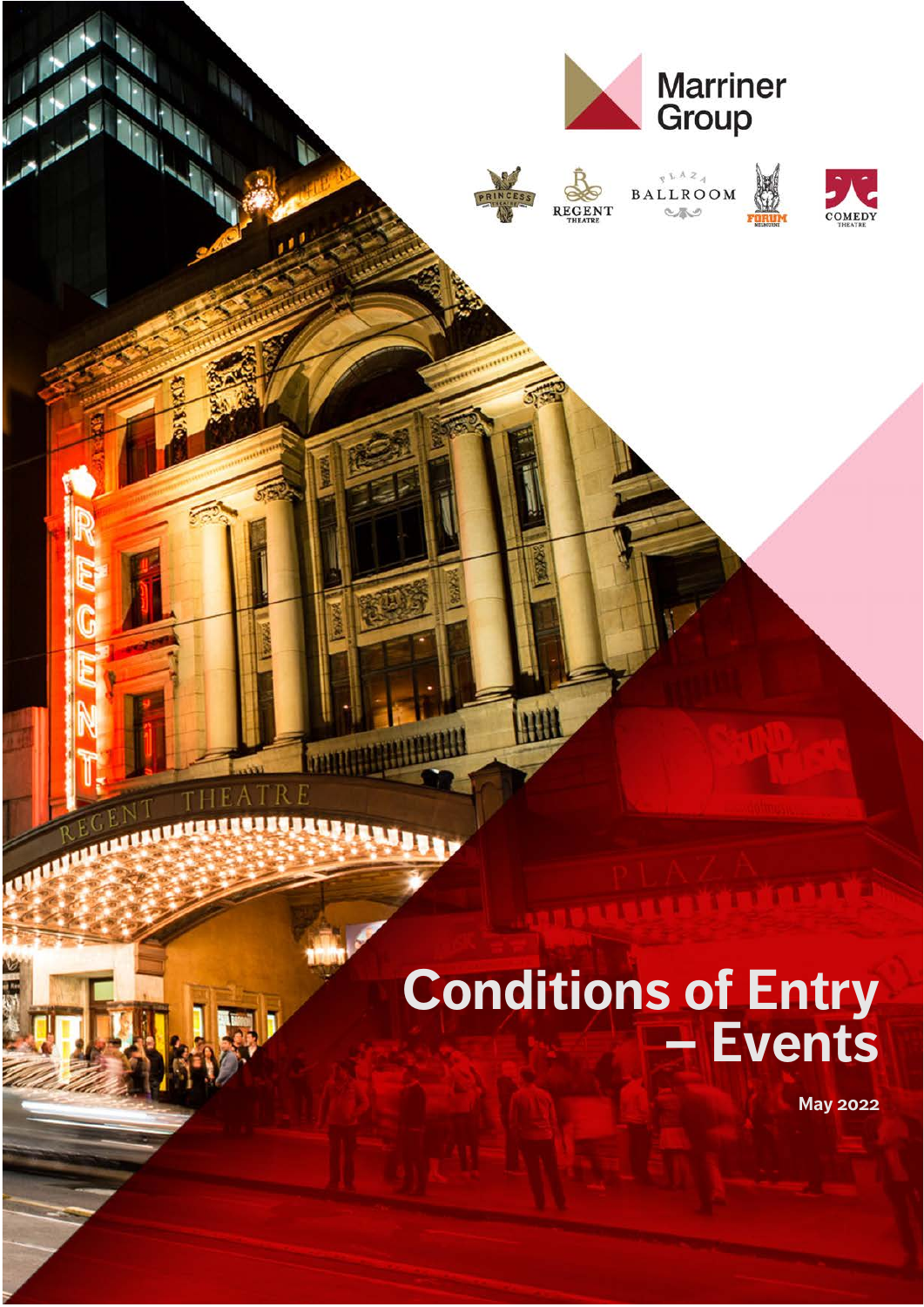

# **Summary of Conditions of Entry – Events**

# **We look forward to welcoming you to the Princess, Regent and Comedy theatres, and to the Plaza Ballroom and Forum Melbourne. To ensure you have a safe and enjoyable experience, please be aware of the following conditions of entry to the Venue.**

**Marriner Group values the safety of all patrons.** Security cameras operate throughout the Venue; you and your belongings may be searched on entry; and certain items are prohibited or restricted in what may be taken into the Venue or checked at the cloak room. A list of our security precautions is available on the full conditions of entry on our website or at the Box Office, and our staff can advise if you have any questions.

**Please follow the directions of our staff and signage at the Venue.** We are here to ensure everyone has a safe and enjoyable experience. You must pay close attention to, and comply with, all health and safety directions and protocols. If you do not comply with our directions and protocols, you may be asked to leave the Venue immediately without refund or further recourse.

**Marriner Group practices the responsible service of alcohol.** Any breaches of our liquor license or our responsible service of alcohol may result in refused service, refused entry or removal from the Venue.

**You accept risks of entry.** We aim to provide a safe Venue; however, you enter the Venue at your own risk and are responsible for any personal belongings in the Venue.

**Treat each other and staff with respect.** If you feel that your enjoyment of an event is being compromised or your health and safety is being put at risk in any way or by the actions of another person, please contact our staff immediately so that we can try to find a solution.

**Stay at home if you are unwell.** Please do not attend the Venue if you are experiencing or exhibiting any [symptoms of COVID](https://www.dhhs.vic.gov.au/victorian-public-coronavirus-disease-covid-19#what-are-the-symptoms-of-coronavirus-covid-19), or isolating due to a positive COVID-19 test. We reserve the right to refuse you entry to the Venue (or require you to leave the Venue) without refund or further recourse if we suspect you have not complied with this requirement.

**We aim to provide a COVID Safe Venue.** Our comprehensive COVID Safe Plan control measures includes frequent cleaning and maximum possible ventilation to keep everyone in the Venue safe. Despite this, there remains a risk of transmission, and you enter the Venue at your own risk.

**Be COVID Safe.** Practice physical distancing where possible. Always adopt good hygiene and respiratory practices. Hand sanitiser is available throughout the Venue. Wearing an approved fitted face mask may be a requirement.

*The full Conditions of Entry are on the following pages.*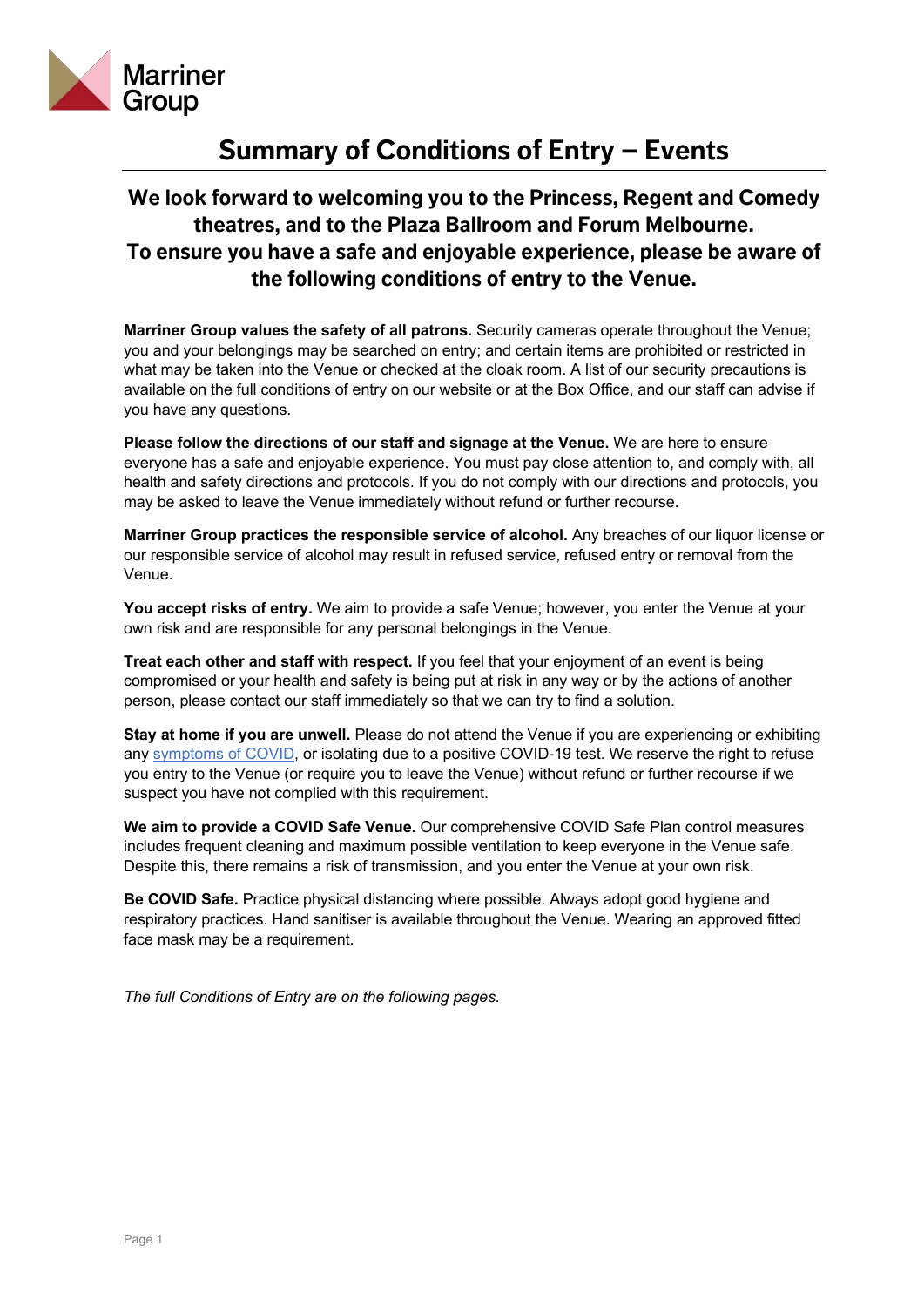

# **Conditions of Entry – Events**

Princess Theatre Pty Ltd ACN 007 307 851 (trading as Marriner Group) ("Marriner Group", "We" or "Us") is committed to creating a safe environment for all staff and patrons.

You must follow all directions given by our staff as well as any signage when in the Princess Theatre, Regent Theatre, Comedy Theatre, Forum Melbourne or the Plaza Ballroom (the **Venue**). You must comply with all the following Conditions of Entry when you visit our Venue.

# **General Terms and Conditions**

# **Entry, Exit and Ejection**

#### **When you enter the Venue:**

- 1) Before being allowed entry into our building, you may be required to:
	- a) Carry a valid Entry Permit (such as a ticket, invitation, registration confirmation, or identification to match a door list) to enter the Venue if one is required;
	- b) Present photo identification that is acceptable to our staff to:
		- i) Prove your age and identity as may be required by the law or our staff as the threshold required to attend the event;
		- ii) Provide proof of concession (e.g. proof of age identification or concession card) if any concessions are applicable;
	- c) Demonstrate that persons under certain age thresholds will be accompanied by a parent or legal guardian at all times within the building;
	- d) Remove hats, hoods, masks and helmets when entering and/or inside the Venue;
	- e) Consent to a physical search as well as a search of your belongings;
	- f) Follow the directions of staff directing any queuing outside or inside the building.
- 2) After you have entered the building, you must:
	- a) Retain your Entry Permit at all times and be able to show it to staff during the event;
	- b) Only occupy your numbered, reserved, or specified seat (if applicable);
	- c) Accept that General Admission events do not provide reserved seating or reserved standing areas. Patrons will enter the building on a first come basis;
	- d) Accept that admittance to an event may be restricted and/or not possible for latecomers or anyone seeking re-admittance if they choose to leave during the event.

#### **Possible ejection from the Venue:**

- 1) You may be liable for prosecution or a fine and/or may be ejected from the building if you:
	- a) Breach any Condition of Entry;
	- b) Cause or may cause property damage;
	- c) Create or may create risk of injury to any person, including to their health;
	- d) Threaten or may threaten safety of performers, visitors, audience members, our staff or any other persons;
	- e) Unreasonably interfere with or compromise another person's enjoyment of the event;
	- f) Are considered by our staff to be offensive, aggressive, unruly, disruptive, disorderly, uncooperative or behaving unlawfully;
	- g) Are considered by our staff to be under the influence of alcohol or illicit substances or suspected of buying, selling or carrying illicit substances;
	- h) Enter any part of the building or other restricted internal area without proper authorisation;
	- i) Refuse to follow the directions of our staff.
- 2) If you are ejected, you are required by law to move at least 20 metres away from the Venue. You will not be entitled to any refund and may be refused re-entry indefinitely.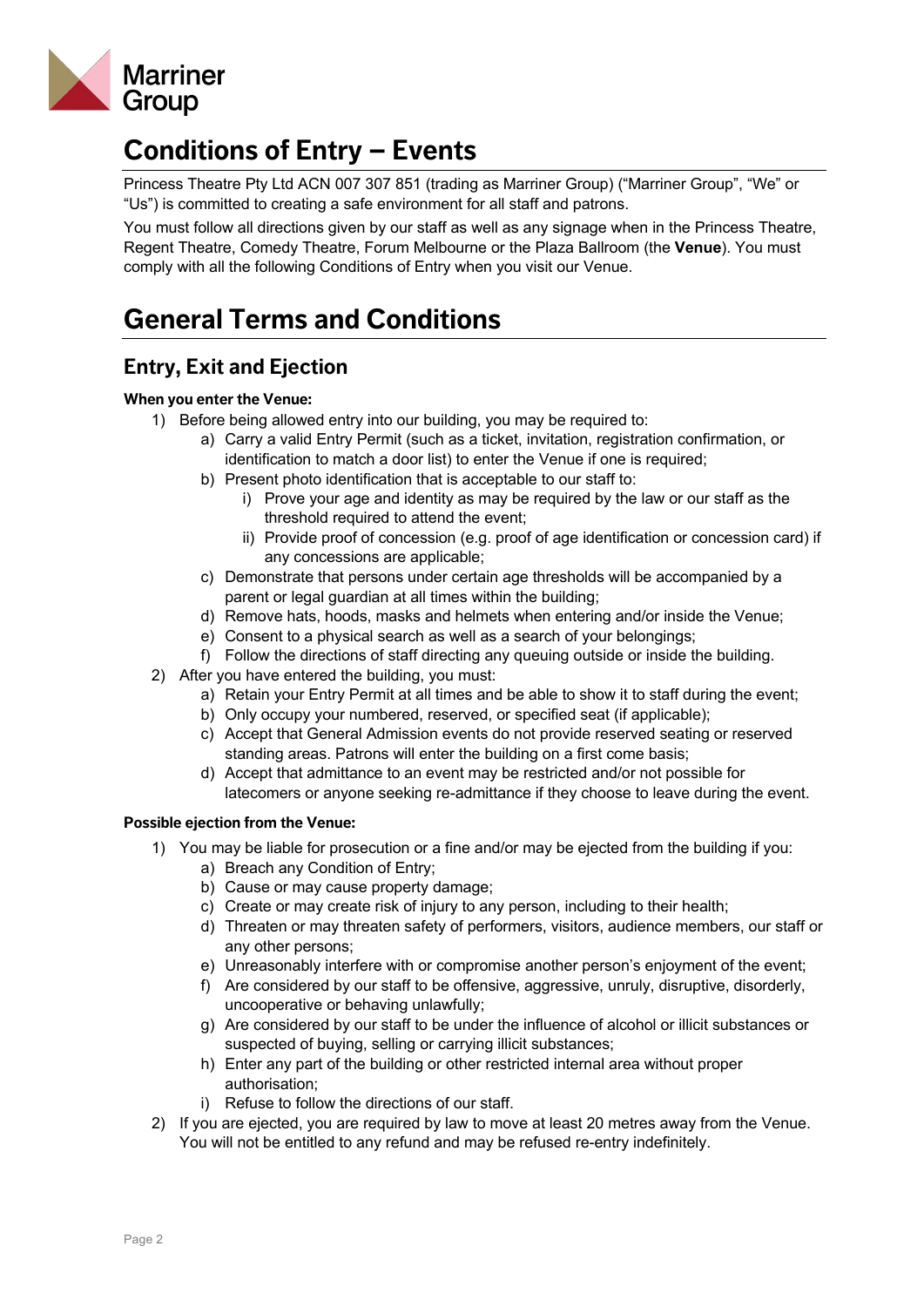

#### **When you exit the Venue:**

When the event ends and/or you exit the building, you must:

- 1) Exit in an orderly and appropriate manner;
- 2) Follow the directions of staff to clear an area or access way;
- 3) Not cause undue noise or disruption to the adjacent amenity or neighbouring properties.

#### **Your Behaviour**

- 1) You must behave in an appropriate and responsible manner that does not interfere with the safety or enjoyment of others;
- 2) You must not touch or interfere with the artwork or any other objects on display in exhibitions, displays or otherwise in the Venue;
- 3) Crowd surfing, stage diving, climbing on structures or any other form of dangerous and highrisk behaviour is not permitted or encouraged. All patrons are responsible for their own safety.
- 4) You must cooperate with our staff and follow any direction given which is legally required or we consider will maximise the safety of the Venue for all patrons including keeping aisles and doorways clear at all times;
- 5) There is no dress code for our venues. Guests are asked to avoid thongs and instead wear proper footwear to avoid personal injury;
- 6) You agree not to access areas that you are not authorised to do so.

If you feel that your enjoyment of an event is being compromised in any way or by the actions of another person, please contact our staff immediately so that we can try and find a solution. We cannot provide a solution after an event has concluded.

## **Health & Safety**

#### **Patron and Guest Health**

- 1) Before attending the Venue, you agree to undertake a reasonable assessment of your health status insofar as it may affect other patrons, guests and employees.
- 2) You must not attend the Venue if you are in isolation as a result of a COVID diagnosis, including if you are awaiting the results of a COVID test, or if you are known to have another contagious illness that may reasonably be transmissible at mass gathering events.
- 3) You acknowledge and agree that we may refuse you entry to the Venue, or require you to leave the Venue, in any of the following circumstances:
	- a) You refuse to comply with any health and safety protocols or requirements (including for COVID) notified to you by us;
	- b) You refuse to comply with any reasonable health and safety directions given by our staff;
	- c) we reasonably believe there is a risk that you may have or be carrying COVID; or
	- d) you are required to be in isolation as a result of COVID diagnosis.

You accept that in any of the above circumstances, ticket refunds or exchanges will not be provided unless required by law.

- 4) You acknowledge that you may be asked to wait before entering, or be refused entry to parts of the Venue that have reached their total person limit.
- 5) You agree to comply with any health and safety related safety protocols or requirements notified by us while present at the Venue, which may include (but is not limited to):
	- a) health-based screening and monitoring;
	- b) wearing of approved fitted face masks where required;
	- c) hand hygiene requirements (including hand sanitising);
	- d) physical distancing requirements (including while queuing);
	- e) person density limits, including person limits for particular spaces and areas; and
	- f) any other health and safety protocols required due to applicable government directions.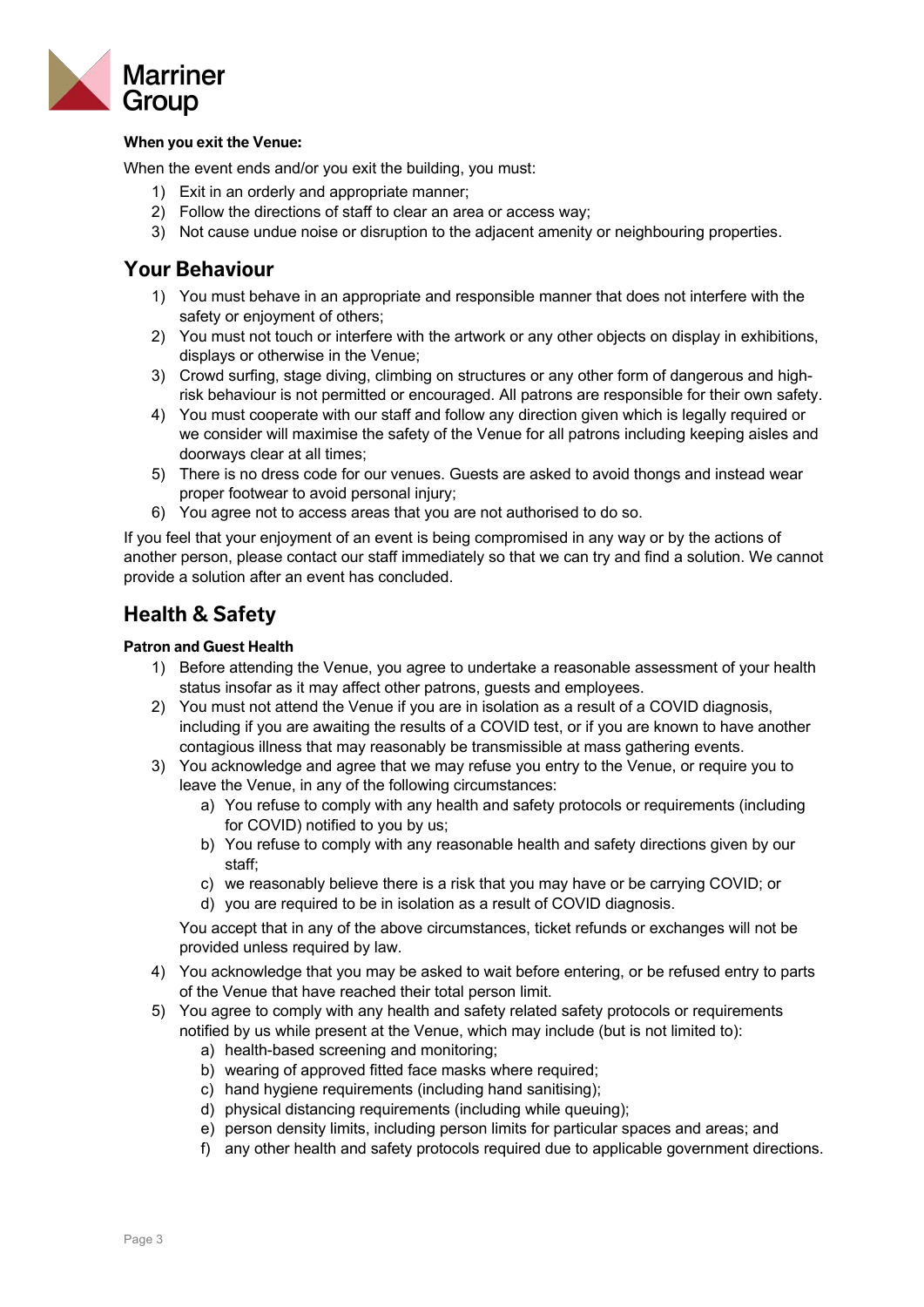

#### **Assumption of risk**

- 1) By entering the Venue, you acknowledge that there remains an unquantifiable risk of transmission of viral illness (including COVID). You acknowledge the contagious nature of COVID and voluntarily assume the risk that you may be exposed to or infected by COVID as a result of attending the Venue, and that such exposure or infection may result in personal injury, illness, permanent disability, and/or death.
- 2) You understand that the risk of becoming exposed to or infected by COVID at the Venue may result from the actions, omissions, or negligence of yourself or others, including, but not limited to the directors, officers, employees, representatives, contractors (and their respective employees), invitees or agents of Marriner Group and the event organiser.
- 3) You release and forever discharge Marriner Group, its directors, officers, employees, representatives, contractors (and their respective employees), agents and the event organiser from any claim which you have or may have in respect of, or arising out of, being exposed to or being infected with COVID as a result of attending the Venue.

#### **Use of Your Image**

You consent to and authorise us to film, record or photograph you (**Recording**), and to reproduce Recordings in any audio, video, or photographic display or other transmission, exhibition, publication or reproduction in any medium or context for any purpose without further authorisation by, or compensation or attribution to you. All Recordings are our sole property and you release us from liability arising on account of such usage.

Security cameras operate in and around the Venue and you acknowledge that you may be filmed.

## **Liability**

You enter the building at your own risk. To the maximum extent permitted by law, we will not be responsible for any loss, damage, harm, or injury arising from your entry to the Venue.

## **Your Belongings**

If you bring personal belongings into the Venue:

- 1) You are solely responsible for those items;
- 2) You must not leave any bag or personal items unattended;
- 3) You must not bring any prohibited items (see below) into the Venue;
- 4) You must not bring a bag larger than A4 size into the Venue.

We reserve the right to:

- 1) Inspect and search you and your belongings when you enter and while you are in the Venue;
- 2) Refuse some or all personal belongings from entering the Venue or being stored in our cloakroom;
- 3) Require any bag or personal items to be stored in our cloakroom if you wish to bring it into the building. Items stored in our cloakroom will be stored at your own risk and we accept no responsibility for them.

#### **Smoking and Illicit Substances**

Illicit substances along with the smoking of cigarettes, cigars, vaporisers and e-cigarettes will not be permitted inside any part of our Venue (including toilets, backstage and dressing rooms).

Designated smoking areas are nominated in the street outside the Venue.

## **Prohibited Items**

You are prohibited from bringing the following items into our Venue (**Prohibited Items**):

- 1) Alcohol
- 2) Glass, cans or open drink containers containing non-alcoholic and/or alcoholic drinks
- 3) Any illegal substances including controlled, dangerous or illicit drugs